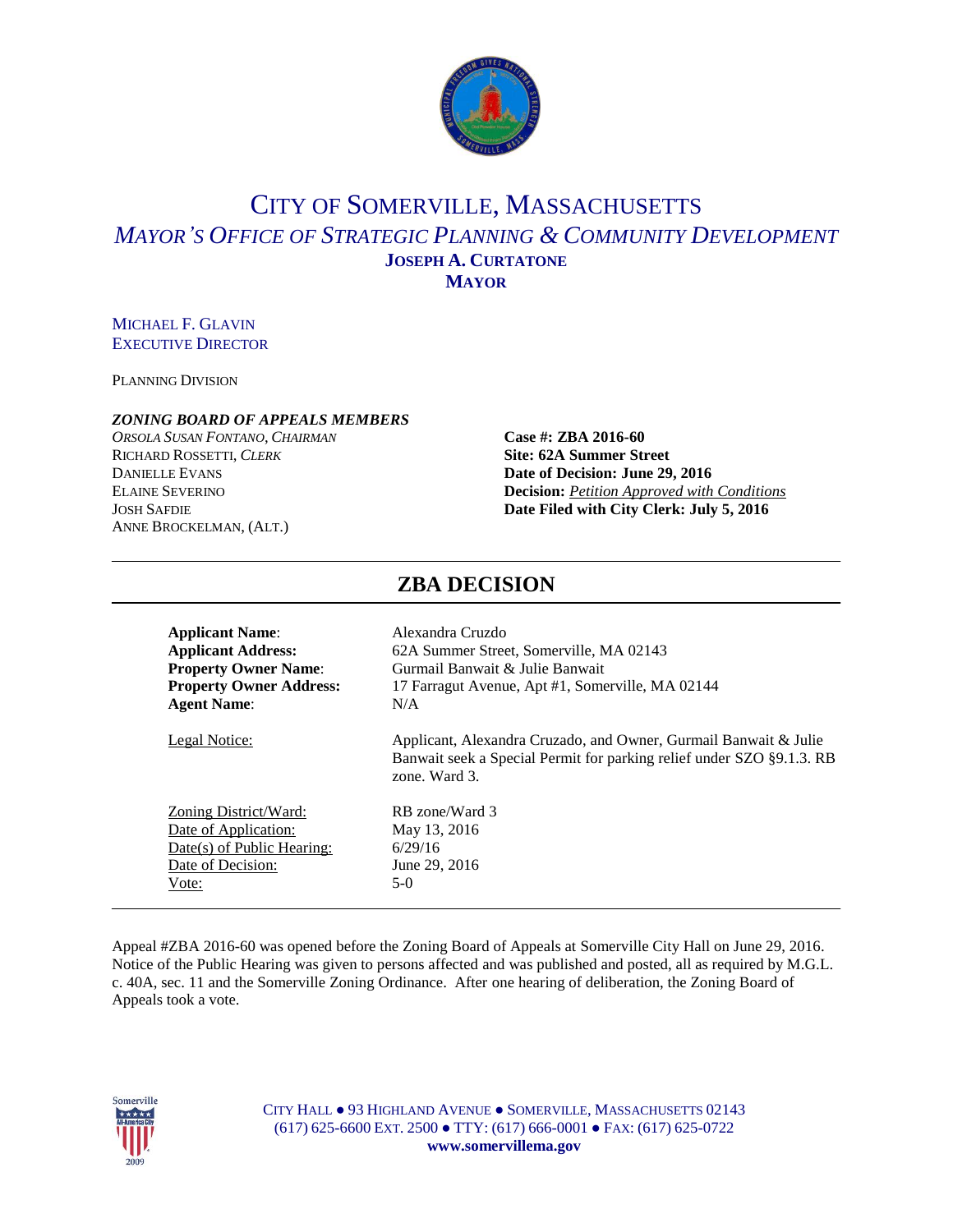# **DESCRIPTION:**

The subject property is a single-story, pre-existing commercial building containing four units with varying business types. The building rests on a 3,485 square foot lot in the RB zone.

## **II. FINDINGS FOR SPECIAL PERMIT under SZO 9.13.a**

In order to grant a special permit the SPGA must make certain findings and determinations as outlined in §9.13.a of the SZO. This section of the report goes through §9.13.a in detail.

## **1. Information Supplied:**

The Staff finds that the information provided by the Applicant conforms to the requirements of §9.13.a (as well as §9.5.5.d parking requirements for institutional, educational and arts uses) of the SZO and allows for a comprehensive analysis of the project.

#### **2. Compliance with Standards:** *The Applicant must comply "with such criteria or standards as may be set forth in this Ordinance which refer to the granting of the requested special permit..."*

The applicant requires a Special Permit because, with the change of use from retail to house of worship, the applicant will be providing inside seating for congregants. 30 seats will be provided. This would normally require that 5 parking spaces be provided (1 space for every 6 seats). There are no employees, only a volunteer pastor.

However, currently, even under the retail use, there is no on-site parking at all that can be provided for any of the units in this commercial building. Yet, under existing retail conditions, there should have been 2 parking spaces provided. Given that this was not possible due to non-existent off-street parking on the parcel, no parking was provided. In order to determine the number of spaces for which relief is needed under the new conditions, the following equation is used:

(new parking requirement – old parking requirement)  $x \cdot 5$  = new spaces required

In this instance, the parking equation is:  $(5-2) \times .5 = 1.5$  spaces of relief.

The hours of operation for the church will be Monday – Friday evenings from 6PM to 9PM and Saturdays and

Sundays from 7AM – 10PM. The Applicant has informed Planning Staff that the church will not be open all of the hours that are indicated as hours of operation, therefore minimizing the impact on on-street parking. The Applicant included longer hours in their application, particularly on Saturdays and Sundays, for the occasions when the church may hold special events.

#### 3. Purpose of District: The Applicant has to ensure that the project "is consistent with the intent of the *specific zoning district as specified in Article 6".*

The purpose of the RB district in which this parcel resides is "*to establish and preserve medium density neighborhoods of one-two-and three-family homes, free from other uses except those which are both compatible with and convenient to the residents of such districts.*" The building and its uses are pre-existing, non-conforming uses for this residential district. It may be argued that the various current and past uses and, now, the religious use, are "compatible with and convenient to the residents of such districts." The Applicant states in the application that this "…project is intended to serve the community".



CITY HALL ● 93 HIGHLAND AVENUE ● SOMERVILLE, MASSACHUSETTS 02143 (617) 625-6600 EXT. 2500 ● TTY: (617) 666-0001 ● FAX: (617) 625-0722 **www.somervillema.gov**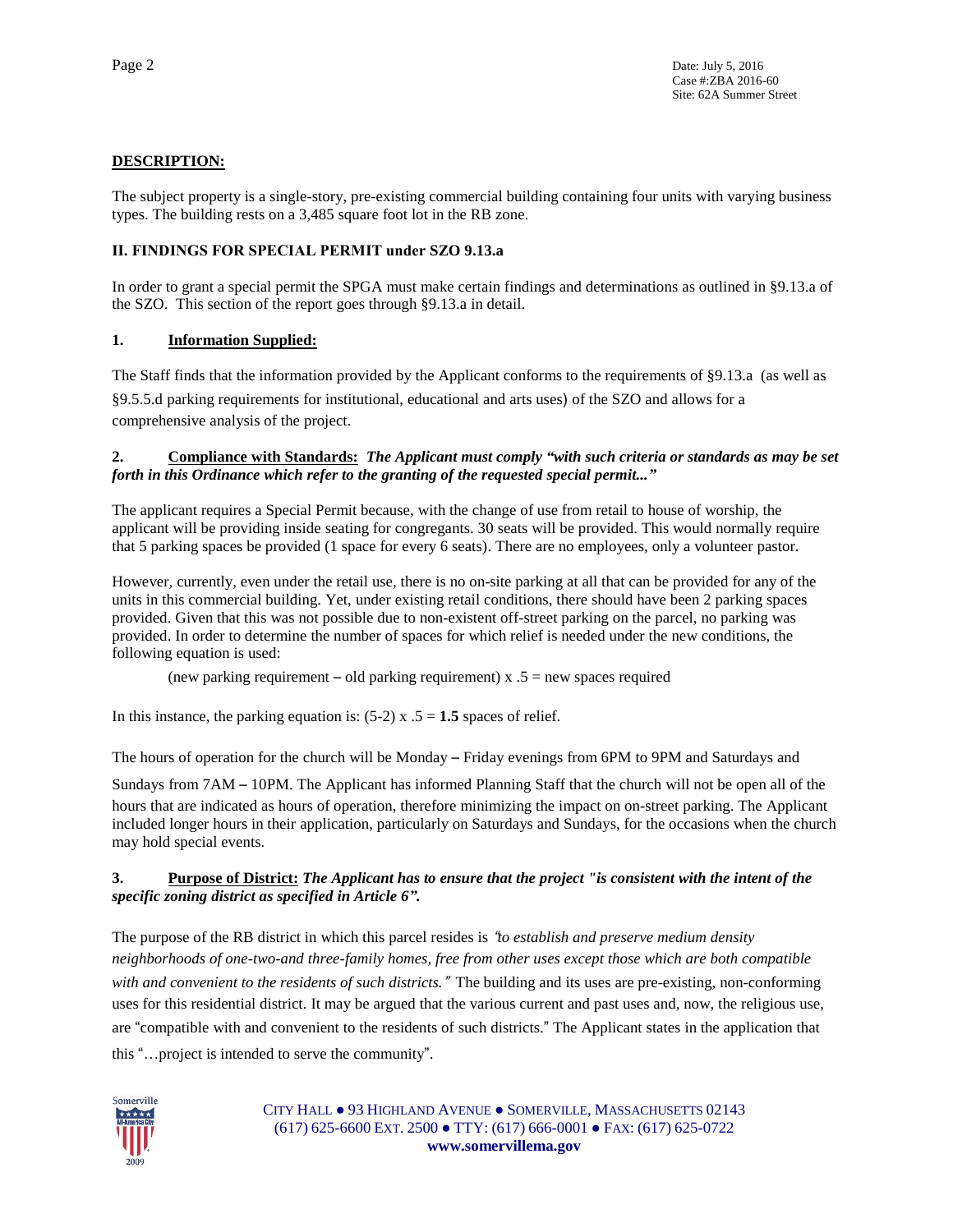#### 4. Site and Area Compatibility: The Applicant has to ensure that the project "(i)s designed in a manner that is compatible with the existing natural features of the site and is compatible with the characteristics of the surrounding area, and that the scale, massing and detailing of the buildings are compatible with those prevalent in the *surrounding area".*

The area is a busy street with a mix of one-, two-, and three-family structures along with pre-existing small businesses of varying kinds including a recording studio, retail, and a convenience store. There was formerly a service station on the opposite side of the Summer Street - School Street intersection. Despite the increase in the number of people that this unit will be able to serve at one single time, Staff finds that providing **1.5** spaces of parking relief will not be a detriment to the site or area. Regarding each of the items below, Staff finds the following:

a. Increase in traffic volumes

It could be argued that, given the number of anticipated seats filled (30) at one time, that there is the potential for an uptick in vehicular traffic in the area. This is, however, a busy street that already accommodates a goodly volume of daily traffic. The church unit is at the intersection of Summer and School Streets and is already regulated by a set of traffic lights. Further, any uptick in traffic will occur only at specific, limited times each day, mostly during the evening hours and limited occasions on weekends.

b. Increased traffic congestion or queueing of vehicles

Given the small number of congregants at the church, and no guarantee that all of them will be driving individually to create an additional volume of 30 cars during the hours of operation, there should be little impact on traffic congestion in the area or vehicle queueing either at traffic lights or at the property itself.

- c. Change in the type(s) of traffic The change in use will not create a change in the type of vehicular or non-vehicular traffic in the area.
- d. Change in traffic patterns and access to the site The change in use will not cause a change in the traffic patterns from that which exists today. The site will be accessed in the same way in which it was accessed as a retail store: by vehicle, bicycle, or via walking.
- e. Reduction in on-street parking

The proposal will not create a reduction in on-street parking. Impacts to on-street parking will only occur during specific and limited hours. Providing parking relief for the house of worship is consistent with the parking relief that was provided for current and previous businesses in this location.

**6. Impact on Public Systems:** *The project will "not create adverse impacts on the public services and* facilities serving the development, such as the sanitary sewer system, the storm drainage system, the public water *supply, the recreational system, the street system for vehicular traffic, and the sidewalks and footpaths for pedestrian traffic."*

The proposal will not create adverse impacts on the public services and facilities serving the development.

**7. Environmental Impacts:** *"The proposed use, structure or activity will not constitute an adverse impact* on the surrounding area resulting from: 1) excessive noise, level of illumination, glare, dust, smoke, or vibration *which are higher than levels now experienced from uses permitted in the surrounding area; 2) emission of* noxious or hazardous materials or substances; 3) pollution of water ways or ground water; or 4) transmission of *signals that interfere with radio or television reception."*

The proposed parking relief will not create and adverse impact on the surrounding area.



CITY HALL ● 93 HIGHLAND AVENUE ● SOMERVILLE, MASSACHUSETTS 02143 (617) 625-6600 EXT. 2500 ● TTY: (617) 666-0001 ● FAX: (617) 625-0722 **www.somervillema.gov**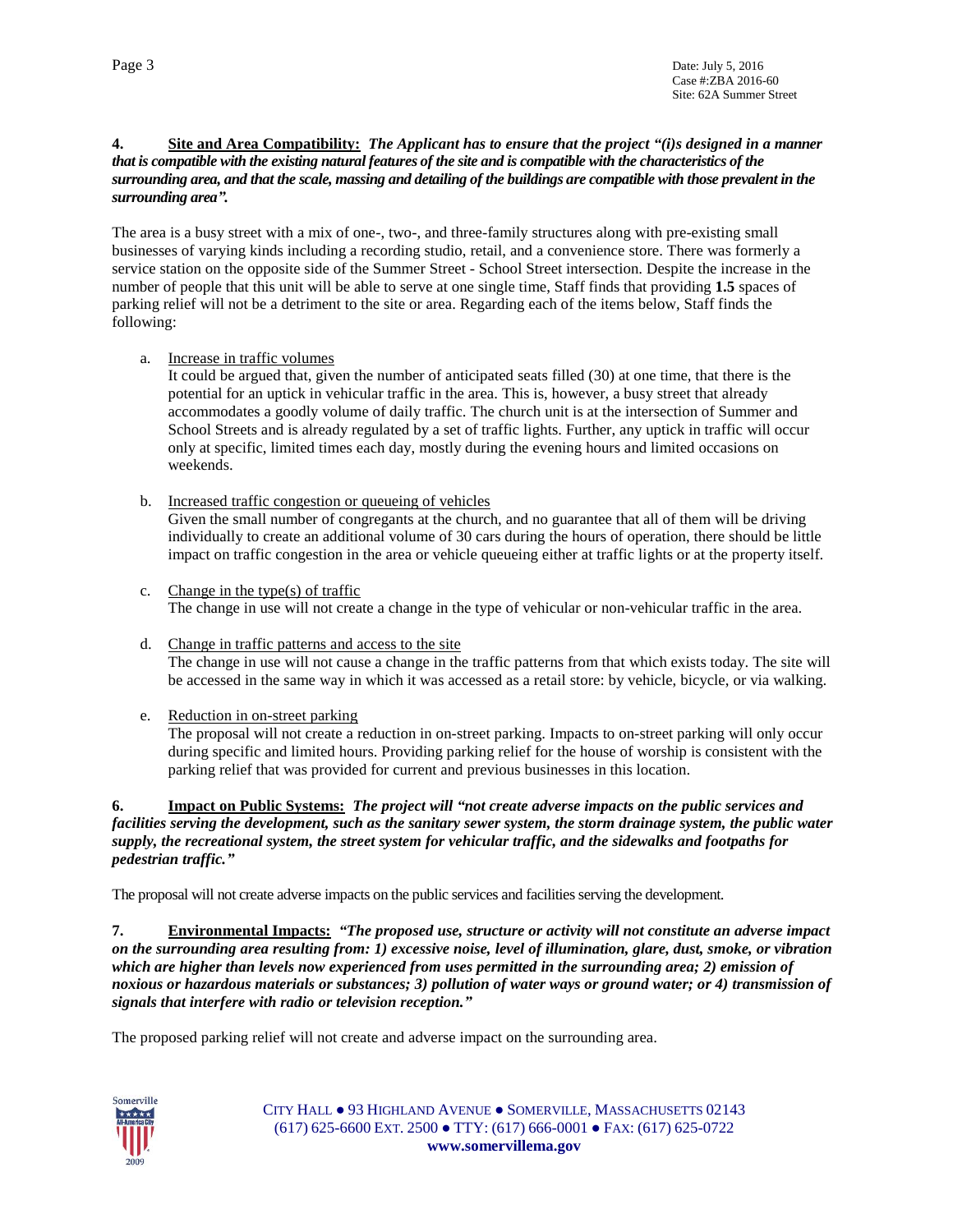# **8. Consistency with Purposes:** *"Is consistent with: 1) the purposes of this Ordinance,* **§9.1** *which states* that its purpose is, in part,: "...establish standards ensuring the availability and safe use of parking areas within *the City of Somerville*…"

The proposal is consistent with the general purposes of the Ordinance as set forth under §9.1, in that is will not significantly impact the orderly access and egress to and from the public street, will not significantly increase the amount of traffic on the street, will not contribute to surface water run-off, nor create an increase in expanses of paving.

## **9. Housing Impact:** *Will not create adverse impacts on the stock of existing affordable housing.*

Not applicable.

**10. SomerVision Plan:** *Complies with the applicable goals, policies and actions of the SomerVision plan, including the following, as appropriate: Preserve and enhance the character of Somerville's neighborhoods, transform key opportunity areas, preserve and expand an integrated, balanced mix of safe, affordable and environmentally sound rental and homeownership units for households of all sizes and types from diverse social* and economic groups; and, make Somerville a regional employment center with a mix of diverse and high-quality jobs. The areas in the SomerVision map that are designated as enhance and transform should most significantly contribute towards the SomerVision goals that are outlined in the table below. The areas marked as conserve are not expected to greatly increase the figures in the table since these areas are not intended for large scale change.

Not applicable.

#### **DECISION:**

Present and sitting were Members Orsola Susan Fontano, Richard Rossetti, Anne Brockelman, Elaine Severino, Danielle Evans, and Josh Safdie. Upon making the above findings, Richard Rossetti made a motion to approve the request for a Special Permit with the addition of one condition. Elaine Severino seconded the motion. Wherefore the Zoning Board of Appeals voted **5-0** to **APPROVE** the request. In addition the following conditions were attached:

| #              | <b>Condition</b>                                                                                                                                             |                                                                | <b>Timeframe</b><br>for<br>Compliance | <b>Verified</b><br>(initial) | <b>Notes</b> |
|----------------|--------------------------------------------------------------------------------------------------------------------------------------------------------------|----------------------------------------------------------------|---------------------------------------|------------------------------|--------------|
|                | Approval is for a Special Permit for parking relief for up to<br>50 seats and 6 spaces. This Special Permit is ONLY FOR<br>THIS OCCUPANT, Alexandra Cruzado. |                                                                | BP/CO                                 | ISD/Pln<br>g.                |              |
|                | Date (Stamp Date)                                                                                                                                            | <b>Submission</b>                                              |                                       |                              |              |
|                | 5/19/2016                                                                                                                                                    | Initial application<br>submitted to the City<br>Clerk's Office |                                       |                              |              |
|                | 5/24/2016                                                                                                                                                    | Modified plans submitted<br>to OSPCD $(1-23)$                  |                                       |                              |              |
|                | Any changes to the approved plans must be submitted to<br>Planning Staff for review prior to implementation.                                                 |                                                                |                                       |                              |              |
| $\overline{2}$ | 6 spaces of parking relief (up to 50 seats) have been<br>provided for this applicant only. Approval does <b>NOT</b> run                                      | with the site, only with the Applicant, Alexandra Cruzado.     | BP/CO                                 | ISD/Pln<br>g.                |              |